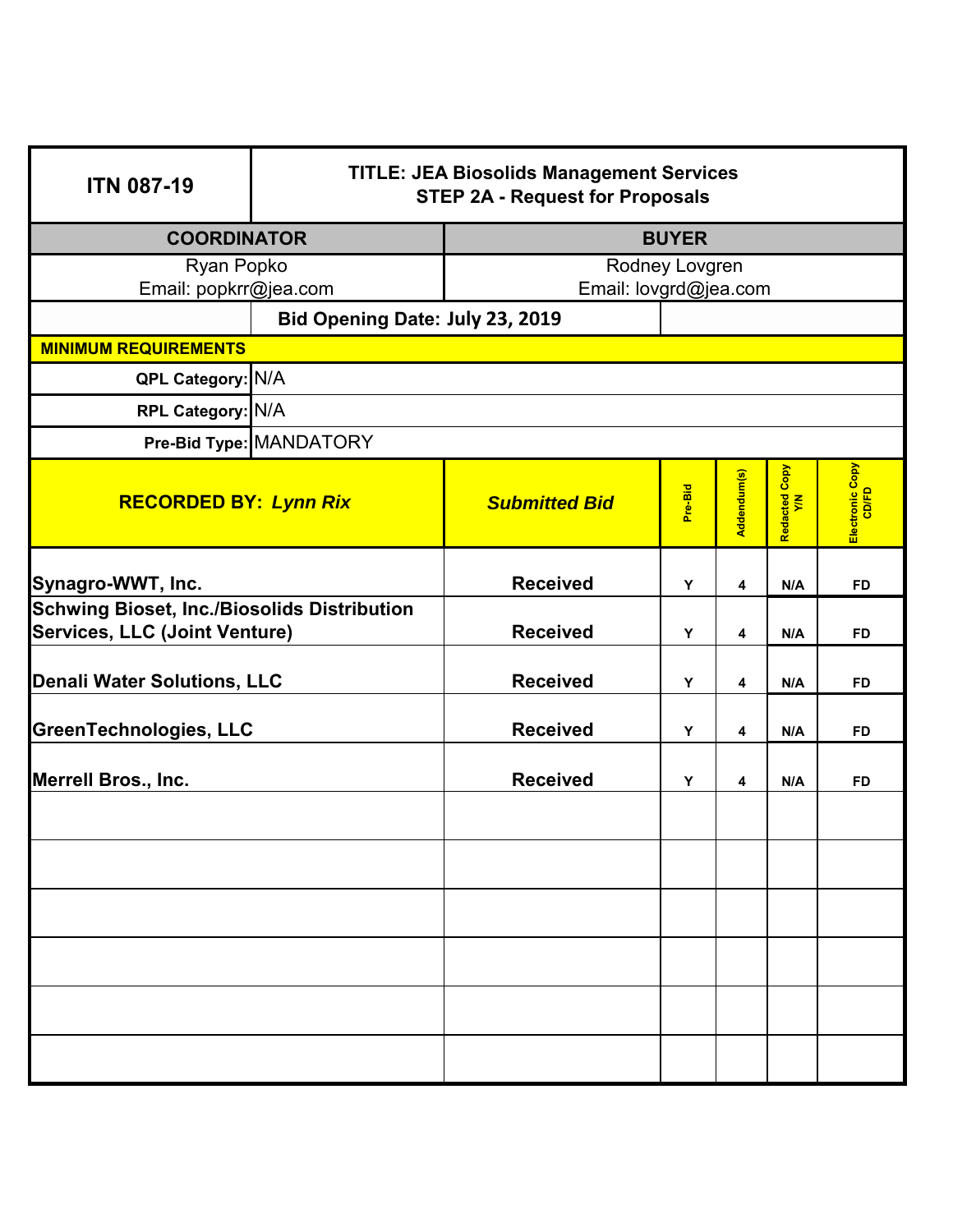| <b>TABULATION FORM</b>                                                                              |                                                |                                                                                |                                 |                           |  |
|-----------------------------------------------------------------------------------------------------|------------------------------------------------|--------------------------------------------------------------------------------|---------------------------------|---------------------------|--|
| Type and Number: ITN 097-19                                                                         | TITLE: Supply of SF 6 Circuit Breakers for JEA |                                                                                |                                 |                           |  |
| Opening Date: 7/23/19                                                                               | RBL/QPL Cat: N/A                               | ADV: 6/17/19                                                                   | JSEB: Optional                  | SAFETY: No                |  |
| Pre-Meeting Date: 6/25/19                                                                           | Pre-Meeting Mandatory or Optional:             | Category Manager: Lisa Pleasants - pleall@jea.com                              |                                 |                           |  |
| Pre-Meeting Time: 9:30 a.m.                                                                         | <b>OPTIONAL</b>                                | Buyer: Rodney Lovgren - lovgrd@jea.com                                         |                                 |                           |  |
| Location: JEA Customer Center, 1st Floor, Room 002, 21 W. Church Street.,<br>Jacksonville, FL 32202 |                                                | Coordinator: Tricia Murphy - murppc@jea.com; Michael Short -<br>shorml@jea.com |                                 |                           |  |
| Teleconference: 1-888-714-6484 / Passcode: 817050                                                   |                                                | NTP:                                                                           | <b>Award Date:</b>              |                           |  |
| Adden 1: 7/9/19                                                                                     | Adden 2:                                       | Adden 3:                                                                       | Adden 4:                        | Adden 5:                  |  |
| Adden 6:                                                                                            | Adden 7:                                       | Adden 8:                                                                       | Adden 9:<br>Adden 10:           |                           |  |
| <b>COMPANY NAME</b>                                                                                 | <b>SUBMITTED BID</b>                           | <b>PRE-MEETING</b><br><b>ATTENDANCE</b>                                        | <b>ADDENDUM</b><br>ACKNOWLEDGED | <b>ELECTRONIC VERSION</b> |  |
| <b>Alstom Grid, LLC</b>                                                                             | Received                                       | Υ                                                                              | 1                               | <b>FD</b>                 |  |
| Mitsubishi Electric Power Product, Inc.                                                             | <b>Received</b>                                | Υ                                                                              | 1                               | CD                        |  |
|                                                                                                     |                                                |                                                                                |                                 |                           |  |
|                                                                                                     |                                                |                                                                                |                                 |                           |  |
|                                                                                                     |                                                |                                                                                |                                 |                           |  |
|                                                                                                     |                                                |                                                                                |                                 |                           |  |
|                                                                                                     |                                                |                                                                                |                                 |                           |  |
|                                                                                                     |                                                |                                                                                |                                 |                           |  |
|                                                                                                     |                                                |                                                                                |                                 |                           |  |
|                                                                                                     |                                                |                                                                                |                                 |                           |  |
|                                                                                                     |                                                |                                                                                |                                 |                           |  |
|                                                                                                     |                                                |                                                                                |                                 |                           |  |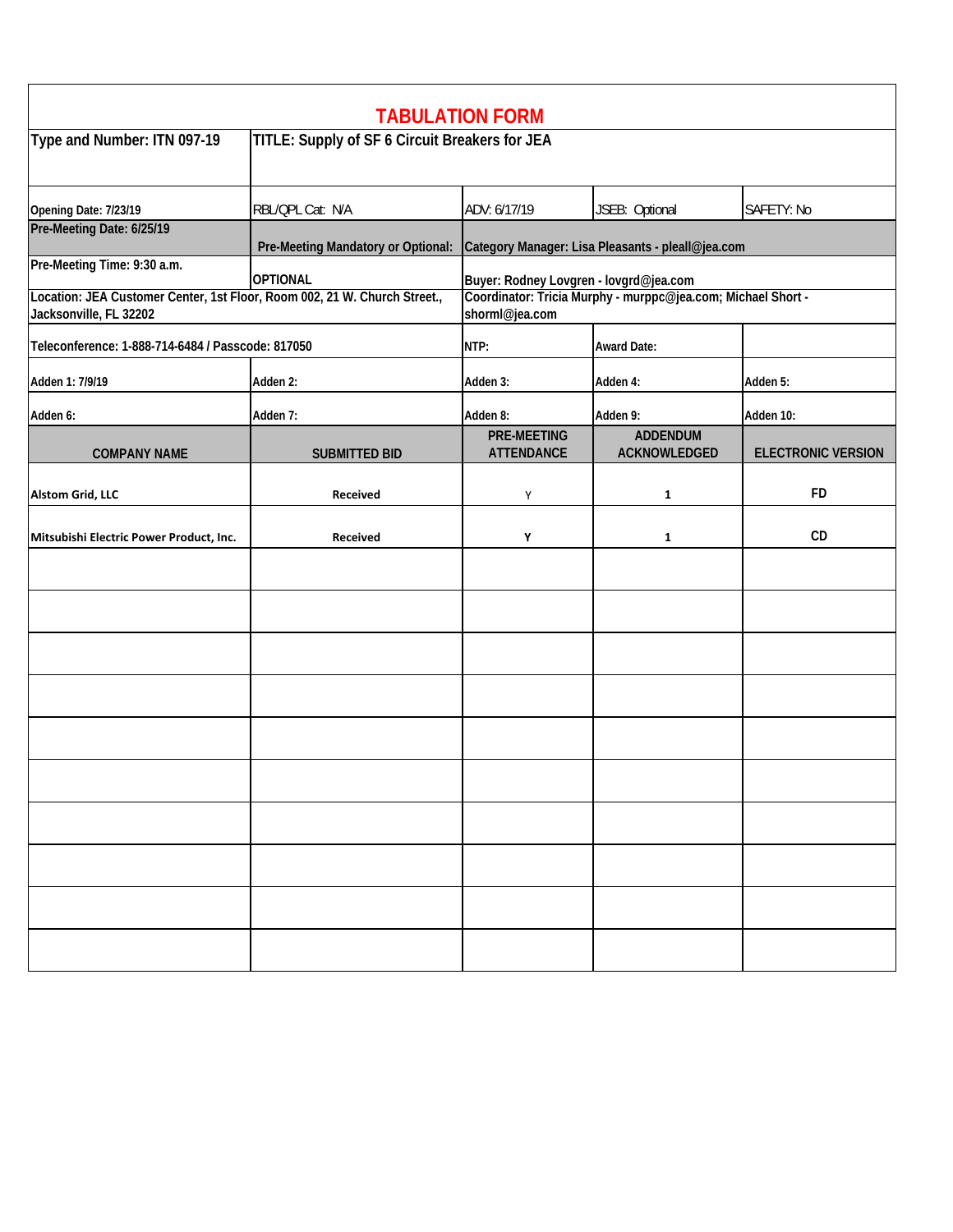| <b>IFB 112-19</b>                                | TITLE: Construction Services for Emory Circle Water Main -<br>from Cornell Rd along Rollins Ave and<br><b>Tulane Ave to Emory Circle</b> |                        |                |                         |                      |                          |  |
|--------------------------------------------------|------------------------------------------------------------------------------------------------------------------------------------------|------------------------|----------------|-------------------------|----------------------|--------------------------|--|
| <b>COORDINATOR</b>                               |                                                                                                                                          | <b>BUYER</b>           |                |                         |                      |                          |  |
| Maria Betancur                                   |                                                                                                                                          | David King             |                |                         |                      |                          |  |
| Email: betama@jea.com                            |                                                                                                                                          | Email: kinggd@jea.com  |                |                         |                      |                          |  |
|                                                  | Bid Opening Date: July 23, 2019                                                                                                          |                        |                |                         |                      |                          |  |
| <b>MINIMUM REQUIREMENTS</b><br>QPL Category: N/A |                                                                                                                                          |                        |                |                         |                      |                          |  |
|                                                  |                                                                                                                                          |                        |                |                         |                      |                          |  |
| RBL Category: WM2                                |                                                                                                                                          |                        |                |                         |                      |                          |  |
|                                                  | Pre-Bid Type: MANDATORY                                                                                                                  |                        |                |                         |                      |                          |  |
| Addendum One: 07/10/2019                         | Addendum Two: 07/18/2019                                                                                                                 | Addendum Three:<br>N/A | Addendum Four: |                         | N/A                  |                          |  |
| <b>RECORDED BY:</b>                              |                                                                                                                                          | <b>Submitted Bid</b>   | Pre-Bid        | Addendum(s)             | Redacted Copy<br>Y/N | Electronic Copy<br>CD/FD |  |
| <b>Grimes Utilities, Inc.</b>                    |                                                                                                                                          | 1,861,762.00           | Υ              | 2                       |                      | <b>FD</b>                |  |
| <b>Kirby Development, Inc.</b>                   |                                                                                                                                          | 1,677,436.42           | Υ              | 1                       |                      | <b>FD</b>                |  |
| T. G. Utility Company, Inc.                      |                                                                                                                                          | 2,129,947.00           | Y              | $\mathbf 2$             |                      | CD                       |  |
| <b>United Brothers Development Corp</b>          |                                                                                                                                          | 1,942,658.20           | Y              | $\mathbf{2}$            |                      | <b>CD</b>                |  |
| <b>T B Landmark Construction, Inc.</b>           |                                                                                                                                          | 1,743,792.00           | Υ              | $\mathbf 2$             |                      | <b>CD</b>                |  |
| <b>JAX Underground Utilities Inc.</b>            |                                                                                                                                          | 1,629,239.47           | Υ              | $\overline{\mathbf{2}}$ |                      | FD                       |  |
| Jax Utilities Management, Inc.                   |                                                                                                                                          | 1,995,007.30           | Υ              | $\mathbf 2$             |                      | FD                       |  |
|                                                  |                                                                                                                                          |                        |                |                         |                      |                          |  |
|                                                  |                                                                                                                                          |                        |                |                         |                      |                          |  |
|                                                  |                                                                                                                                          |                        |                |                         |                      |                          |  |
|                                                  |                                                                                                                                          |                        |                |                         |                      |                          |  |
|                                                  |                                                                                                                                          |                        |                |                         |                      |                          |  |